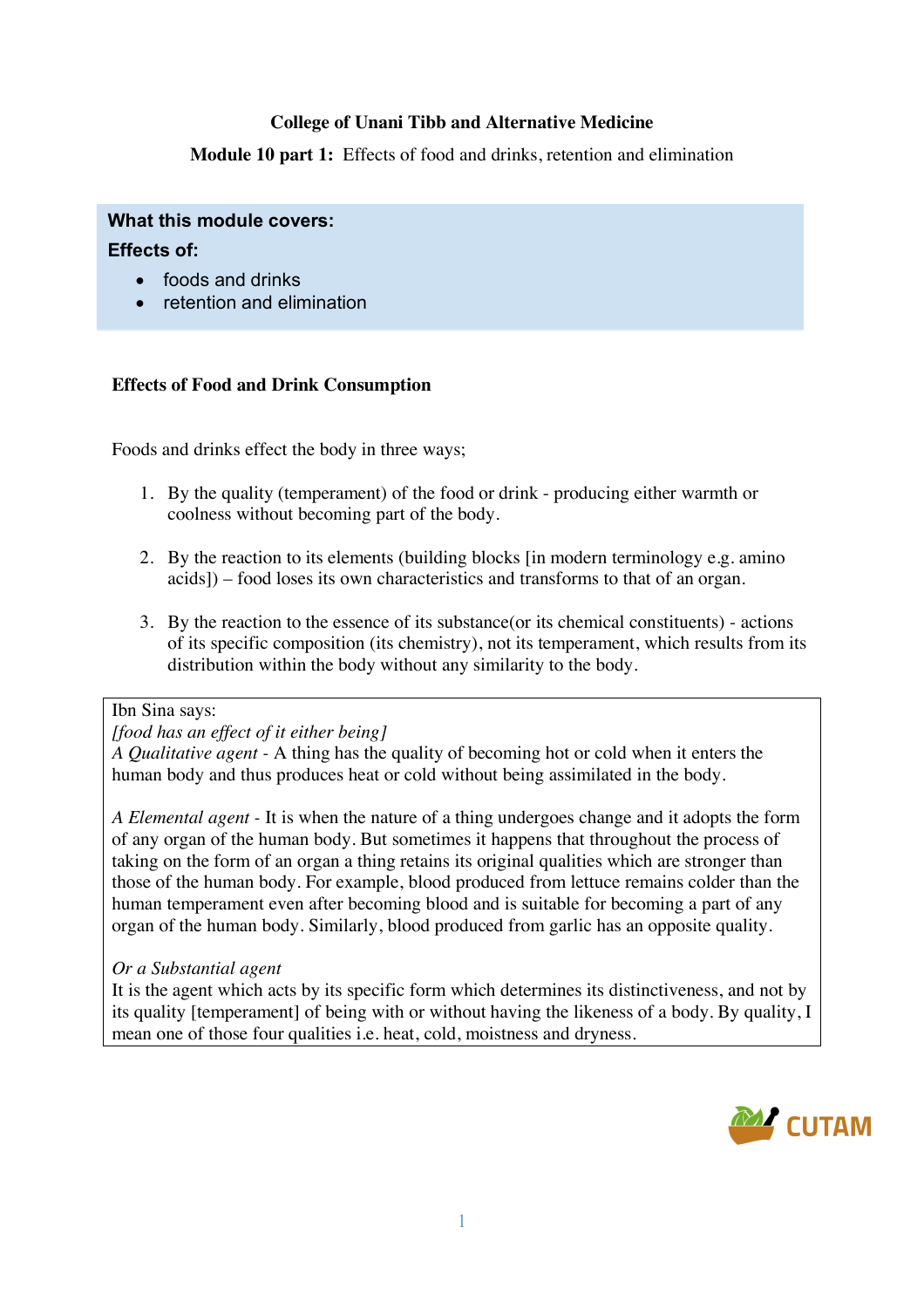The elemental agent is that whose element undergoes change directing power to the body first by replacing the worn out tissues and secondly by augmenting the innate heat through increased blood supply. Thirdly, it also acts through its remaining quality.

Substantial agent is that which acts through its specific form which emerges after the temperament, when there has been a co-mingling of the elements which gives rise to something unified ready to assume a new entity and a new form, over and above the elements.

All nutritional substances eventually bring about a heat change in the body when it changes into blood.

Ibn Sina says:

The body alters both the substance of the medicinal food and its property. The change first occurs in the property. Some medicinal foods first change into heat and thus heat the body, for example, garlic, while some of them first change into cold and thus make the body cold, such as lettuce. When the transformation into blood becomes complete, most of its action is to produce heat by increasing blood. [However] .. a slight cold remains in the blood formed from lettuce and a slight heat in the blood formed from garlic, though for a short time.

#### Ibn Sina says:

We mean by hot effect or cold effect on the body that the effect is on the body's innate heat after the substance has reacted with the heat of the body. We may also mean another thing, and that is the general quality of the substance such as when we say the sulfur is hot.

## Quality of food

Some foods are more medicinal and others are more nutritive, and some are closer in their characteristics to blood humor (e.g. certain meats) while others are less (e.g. bread). While medicine can be very unlike food as recognized by the body.

Food changes the body by its quality and quantity, In terms of the quantity, an excess food produces indigestion, obstruction and then putrefaction. However, reduced food quantity can produce weakens.

Excess of food produces coolness unless it putrefies, then it gives heat because it is generated by abnormal heat and produces abnormal heat

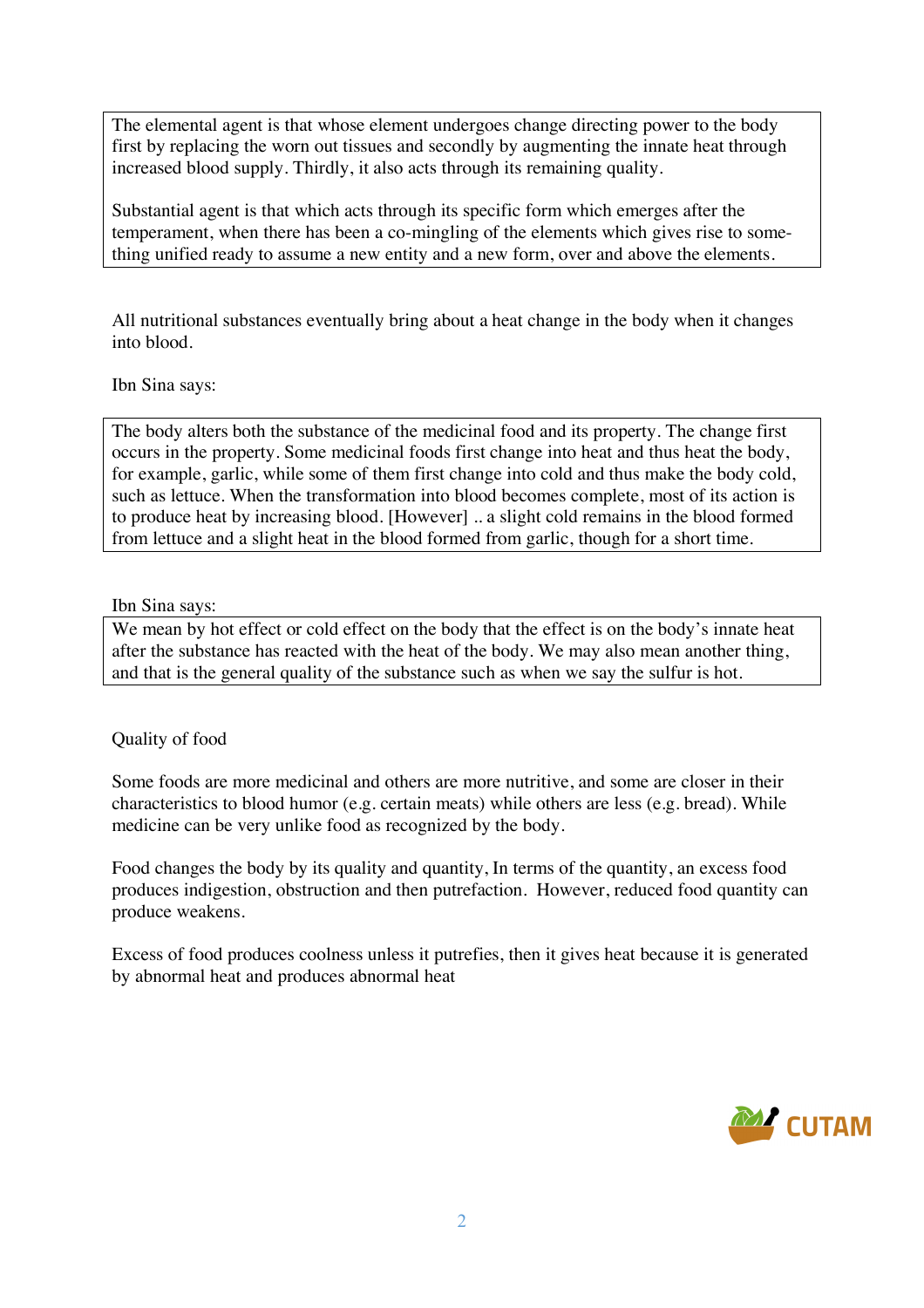Light and Heavy foods

Light food is that which produces thin blood while heavy food is that which produces thick blood. These foods can be rich or poor in nutrition.

Examples of light food, rich in nutrition, is half fried or boiled yolk of eggs. They are rich in nutrition because most of its essence gets converted to nutrients.

Examples of heavy food which is poor in nutrition is cheese, dried meat and egg-plant. This is because only a small portion of these foods actually gets converted into blood.

Examples of light food which is poor in nutrition are legumes with moderate texture and quality, and fruits such as apples, pomegranates.

Examples of heavy food which is rich in nutrition are boiled eggs and beef.

The above foods produce either good or bad chyme.

Ibn Sina says:

Examples of the light food which is rich in nutrition and good in chyme are half fried yolk of egg, extract of meat.

Examples of the light food which is rich in nutrition but bad in chyme are lungs and meat of young ones of pigeons.

Examples of light food which is poor in nutrition and good in chyme are lettuce, apple and pomegranate.

Examples of light food which is poor in nutrition and bad in chyme are radish, mustard, and most of the vegetables.

Examples of heavy food which is rich in nutrition and good in chyme are boiled egg and meat of a year old lamb.

Examples of heavy food which is rich in nutrition and bad in chyme are beef and flesh of duck.

Examples of heavy food which is poor in nutrition and bad in chyme are dried meat.